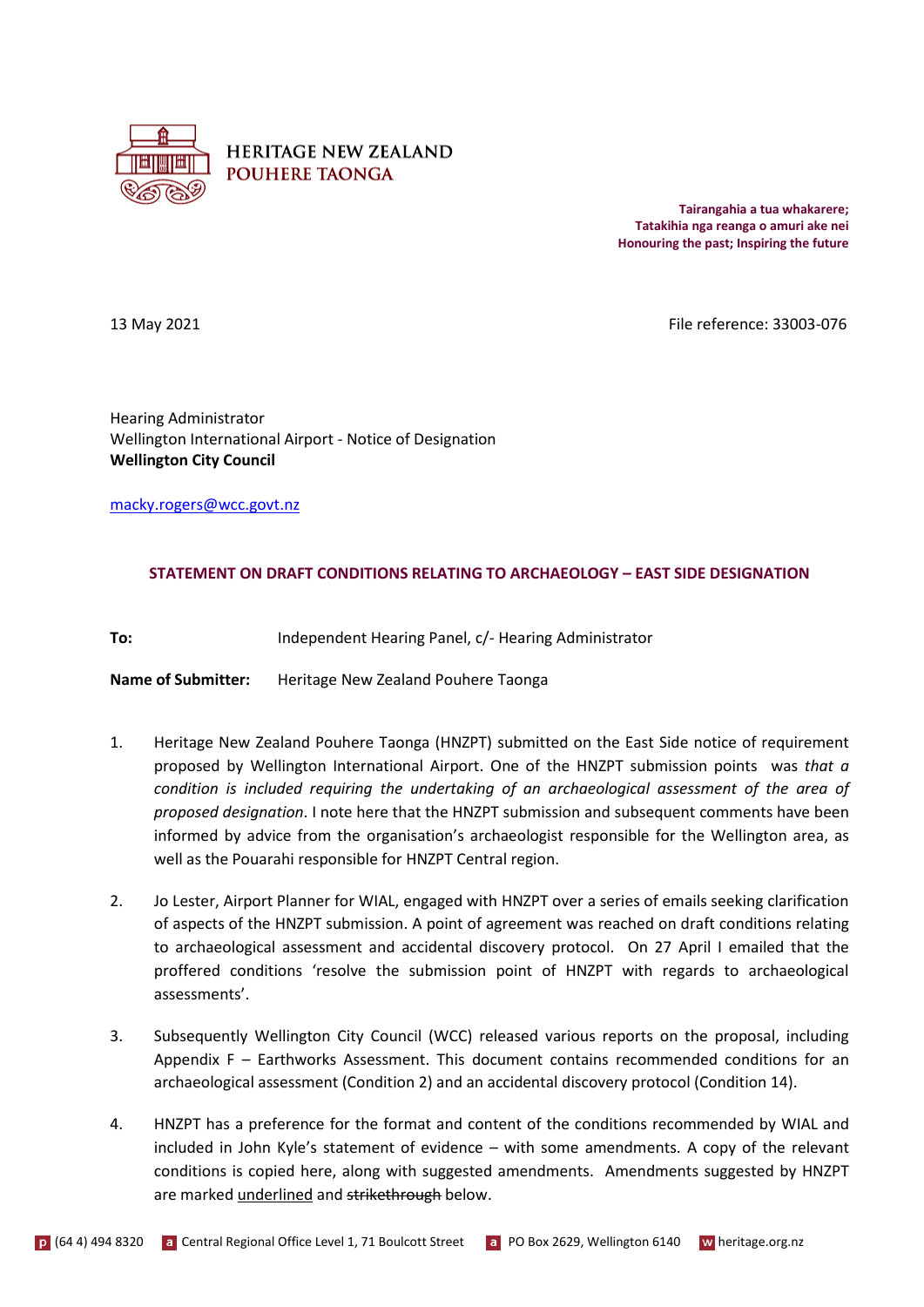- *13. For any site enabling work involving any earthworks or construction activities within the Designated Area, an outline plan required by section 176A of the RMA shall include an Earthworks and Construction Management Plan. The purpose of the Earthworks and Construction Management Plan shall be to:*
	- *a. …;*
	- *b. …;*
	- *c. Describe what actions will be taken to manage the actual or potential effects arising from earthworks and construction activities including, but not limited to:*
		- *i. …;*
		- *ii. Implementation of adherence to any recommendations of the Archaeological Assessment Report and/or archaeological work as required by conditions 14 and 15.*

Note: clause ii here was drafted as subclause h in the WIAL set of conditions

- *14. Prior to any earthworks commencing on the Designated Area which was previously by the golf course, the Requiring Authority shall undertake an archaeological assessment to identify and report on the potential for archaeological sites on the land. The Requiring Authority shall be required to implement any recommendations made in this report. Note: this may entail an exploratory archaeological authority from Heritage New Zealand Pouhere Taonga made under section 56 of the Heritage New Zealand Pouhere Taonga Act 2014.*
- *15. If recommended in the Archaeological Assessment Report required by Condition 14 required the Requiring Authority shall apply for all necessary archaeological authorities under section 44(a) of the Heritage New Zealand Pouhere Taonga Act 2014 prior to the commencement of any earthworks within the Designated Area with the potential to affect archaeological remains.*
- 5. We would like to include some comments and explanations on the suggested amendments to the set of conditions. Firstly regarding clause ii referenced above: this was listed in the WIAL conditions as sub-clause h – being one of the purposes of the ECMP. In our view it would be better placed under clause  $c - so$  that it reads as one of the actions to be taken to manage actual or potential effects.
- 6. WIAL conditions 14 and 15 include the words '*prior* to any earthworks commencing…' We note that there is no suggested timeframe for when the report and/or archaeological authority needs to be undertaken and completed. We have compared this to the WCC condition which states that an Archaeological Assessment Report be submitted at least 20 working days prior to work commencing on the site. HNZPT is ambivalent as to whether any specific timing is included in the condition. What is important to note however is that it would take a minimum 20 working days to obtain an Archaeological Authority under S44(a) of the HNZPT Act. Therefore it would be necessary for the Archaeological Assessment Report to be completed earlier than 20 working days prior to work